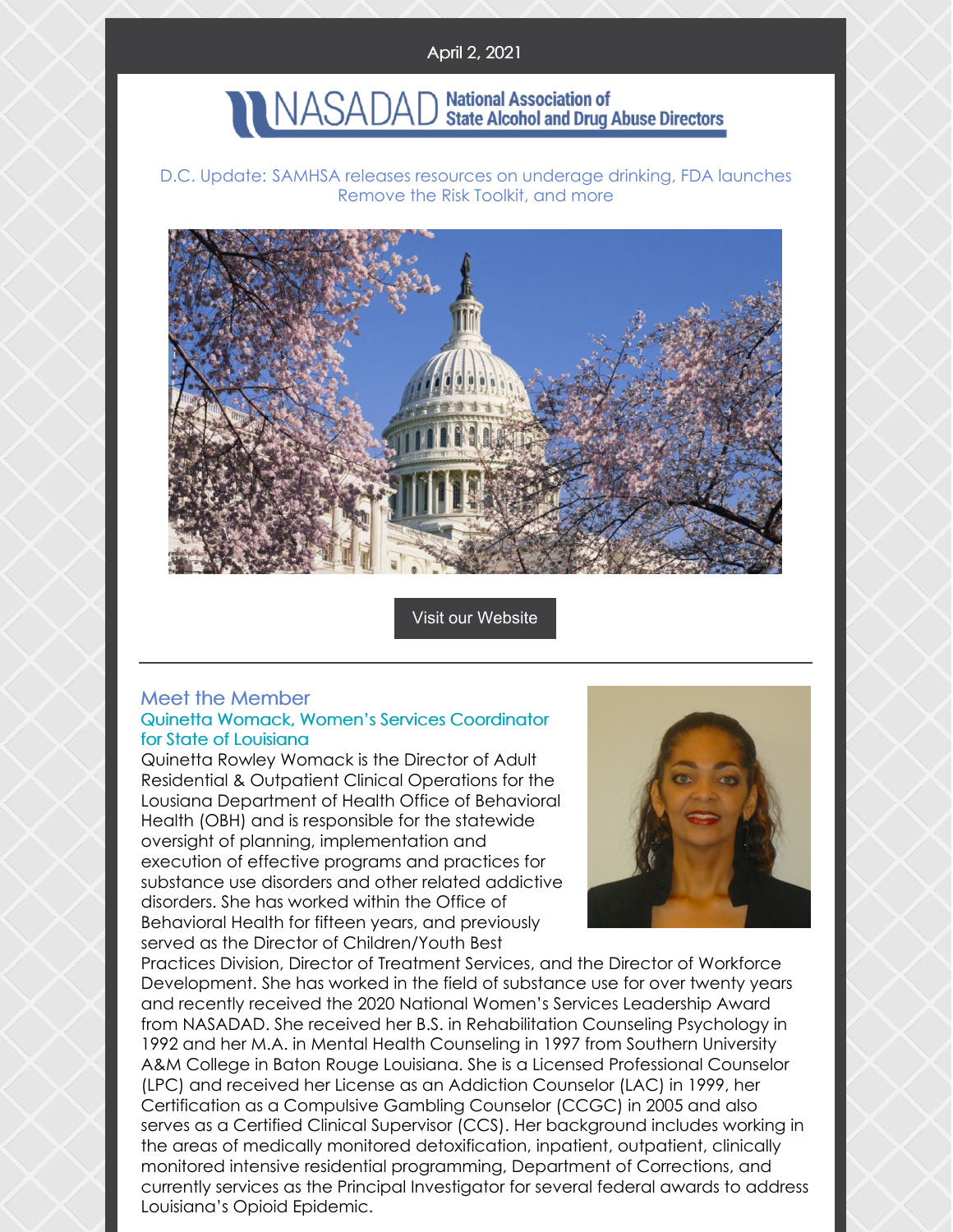## Capitol Hill Happenings

#### Senators Portman, Whitehouse, Capito, Klobuchar, and Shaheen introduce CARA 3.0

Senators Rob Portman (R-OH), Sheldon Whitehouse (D-RI), Shelley Moore Capito (R-WV), Amy Klobuchar (D-MN), and Jeanne Shaheen (D-NH) recently introduced the Comprehensive Addiction and Recovery Act (CARA) 3.0 to increase funding levels for programs enacted in the original CARA of 2016 and add provisions to address the opioid crisis during COVID-19.

As described in a press [release](https://www.portman.senate.gov/newsroom/press-releases/portman-whitehouse-capito-klobuchar-shaheen-introduce-cara-30-increase) from Senator Portman's office, in fiscal year (FY) 2021, CARA programs were funded at \$782 million and several key provisions of CARA 2.0 were enacted as part of the 2018 Substance Use Disorder Prevention that Promotes Opioid Recovery and Treatment (SUPPORT) for Patients and Communities Act. CARA 3.0 would create a new program in the Center for Substance Abuse Prevention (CSAP), within the Substance Abuse and Mental Health Services Administration (SAMHSA), that would authorize grants to State alcohol and drug agencies to help support their efforts to bolster the prevention workforce. The bill would also require SAMHSA to study existing workforce challenges and make recommendations based on their findings. In addition, CARA 3.0 would authorize \$100 million to provide treatment for pregnant, postpartum, and parenting women through residential treatment programs that allow women to live with their children in facilities provided by the program.

CARA 3.0 also includes proposed policy changes such as mandating physician education on addiction, treatment, and pain management; establishing a pilot program to study the use of mobile methadone clinics in rural and underserved areas; and funding research on long-term treatment outcomes. In addition, CARA 3.0 authorization levels include:

- \$55 million for training and employment for substance use professionals, including peer recovery specialists and \$5 million set aside for workforce retention efforts.
- \$300 million to expand evidence-based medication-assisted treatment (MAT).
- \$200 million to build a national infrastructure for recovery support services
- \$50 million to provide quality treatment for addiction in correctional facilities and in community reentry programs.
- \$30 million for deflection and pre-arrest diversion programs in the criminal justice system.

To view the CARA 3.0 bill text, click [here](https://www.portman.senate.gov/sites/default/files/2021-03/TAM21688.pdf). To view the section-by-section summary, click [here](https://www.portman.senate.gov/sites/default/files/2021-03/3.25.21 CARA 3.0 Section by Section FINAL.pdf). To view a summary, click [here](https://www.portman.senate.gov/sites/default/files/2021-03/3.25.21CARA 3.0 one pager FINAL.pdf).

## Around the Agencies

### ONDCP releases Drug Policy Priorities

The White House Office of National Drug Control Policy (ONDCP), led by Acting Director Regina LaBelle, recently released the Biden-Harris [Administration's](https://www.whitehouse.gov/wp-content/uploads/2021/03/BidenHarris-Statement-of-Drug-Policy-Priorities-April-1.pdf) Statement of Drug Policy Priorities. The document outlines the first-year steps that will be taken to address the overdose and addiction crises and includes the following priorities: expanding access to evidence-based treatment, advancing racial equity in their approach to drug policy, enhancing evidence-based harm reduction efforts, supporting evidence-based prevention efforts to reduce youth substance use, reducing the supply of illicit substances, advancing recovery-ready workplaces and expanding the addiction workforce, and expanding access to recovery support services.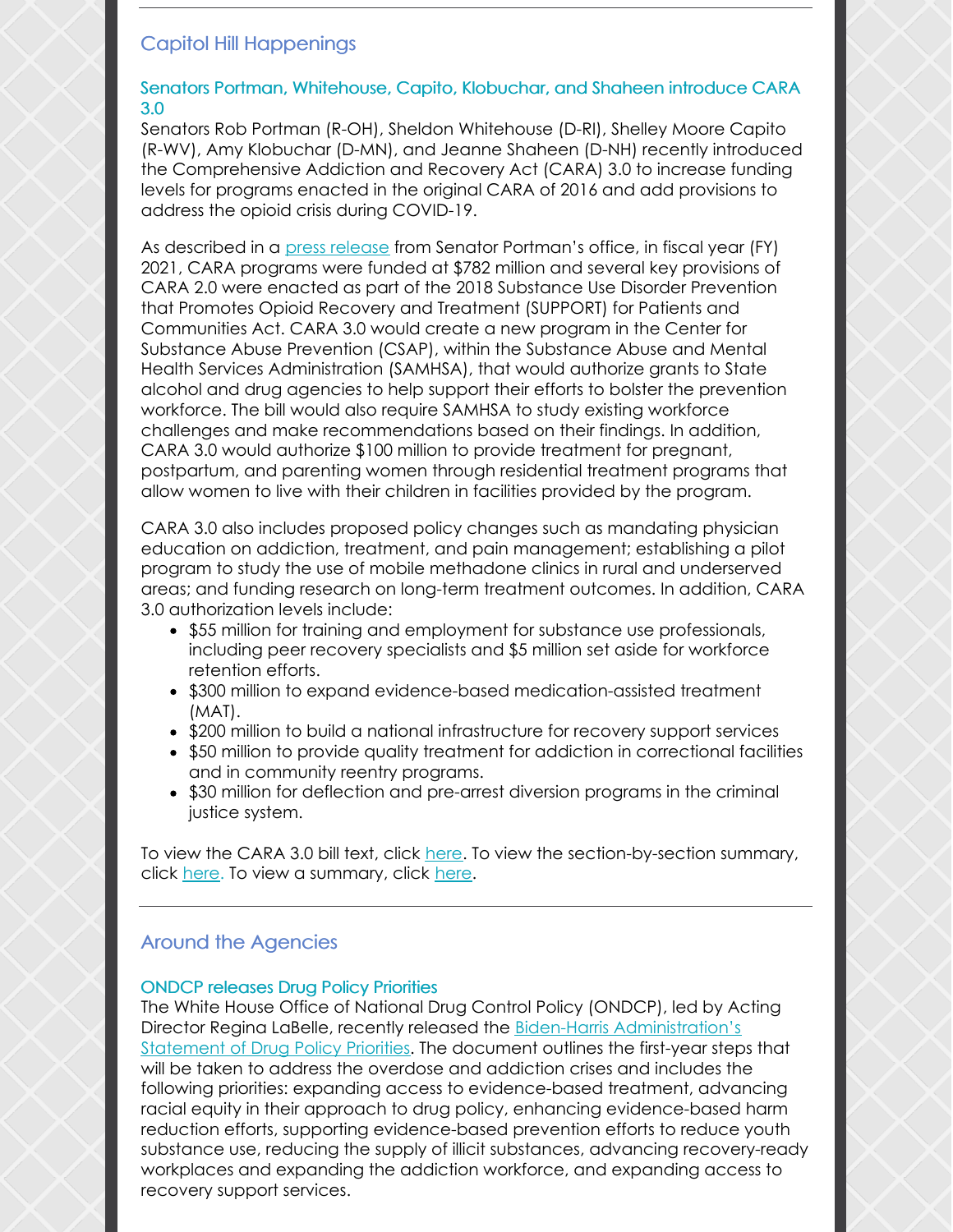

#### SAMHSA releases resources on underage drinking

The Substance Abuse and Mental Health Services Administration (SAMHSA) recently released several

new [publications](https://store.samhsa.gov/product/after-high-school-talking-your-young-adult-about-underage-drinking/PEP21-03-10-001?referer=from_search_result&utm_source=SAMHSA&utm_campaign=d5aea646da-EMAIL_CAMPAIGN_3_30_2021_GRANTS&utm_medium=email&utm_term=0_ee1c4b138c-d5aea646da-167785569) related to underage drinking. The first resource is a fact sheet informing parents how to effectively talk to their young adult children about the risks of underage drinking. The release also includes several data visualizations highlighting the correlation between alcohol use and other substances, the steady decline of alcohol use amongst adolescents, the drinking habits of adolescents, and heavy alcohol use and binge drinking statistics amongst college age youth.

#### CDC publishes web feature on Drug-Free Communities Program







**Drug-Free Communities** Local Problems Require Local Solutions

new web [feature](https://www.cdc.gov/drugoverdose/pubs/featured-topics/drug-free-communities.html?ACSTrackingID=USCDC_1026-DM50813&ACSTrackingLabel=March 2021 Drug Overdose Updates %2B Save Lives by Safely Managing Chronic Pain&deliveryName=USCDC_1026-DM50813) describing how the Drug-Free Communities (DFC) Program supports communities as they work to prevent youth substance use. The web feature discusses the collaboration between the Office of National Drug Control Policy (ONDCP) and the CDC to establish and strengthen coalitions in order to reduce substance use among adolescents by addressing risk and protective factors. The feature also includes details on components of the program such as the Seven Strategies for Community Change and the Strategic Prevention Framework (SPF). In addition, the feature provides a case study of a successful DFC coalition in the State of Colorado.

#### NIAAA launches Facebook page

The National Institute on Alcohol Abuse and Alcoholism (NIAAA) announced the launch of their new [Facebook](https://www.facebook.com/NIAAAgov) page. As described in the announcement, the account will complement ongoing social media efforts on [Twitter](https://twitter.com/NIAAAnews) and [Instagram](https://www.instagram.com/niaaanews/?hl=en), and will focus on providing consumer health content for individuals, families, and educators. The page will also focus on sharing information about how alcohol affects health and human development and about the work of NIAAA.



#### FDA launches Remove the Risk Toolkit

The Food and Drug Administration (FDA) recently launched their Remove the Risk Outreach Toolkit to assist consumers in the safe disposal of opioids. As described on the new [webpage](https://www.fda.gov/drugs/ensuring-safe-use-medicine/safe-opioid-disposal-remove-risk-outreach-toolkit?Fri, 19 Mar 2021 16:28:41 EDT), Remove the Risk raises awareness of the serious dangers of keeping unused opioid pain medicines in the home and provides

information about safe disposal of medications. The toolkit includes public service announcements (PSAs), including video, radio, and print options. In addition, the page provides social media images and posts, fact sheets, and posters and postcards. The toolkit is available in both English and Spanish.

#### Research Roundup

#### NIDA study finds younger age of first cannabis or prescription drug misuse associated with faster development of SUD

A new [study](https://www.nih.gov/news-events/news-releases/younger-age-first-cannabis-use-or-prescription-drug-misuse-associated-faster-development-substance-use-disorders) from the National Institute on Drug Abuse (NIDA) examining the prevalence of nine substance use disorders (SUD) after first substance use or misuse in young people. Researchers analyzed data from the National Survey on Drug Use and Health (NSDUH) and examined the proportion of adolescents and young adults who had a SUD in the past year since the first time they used one of nine different drugs: tobacco, alcohol, cannabis, cocaine, methamphetamine, heroin, and prescription drugs. Results of the study indicated that the prevalence of past-year cannabis and prescription drug use disorder was higher for